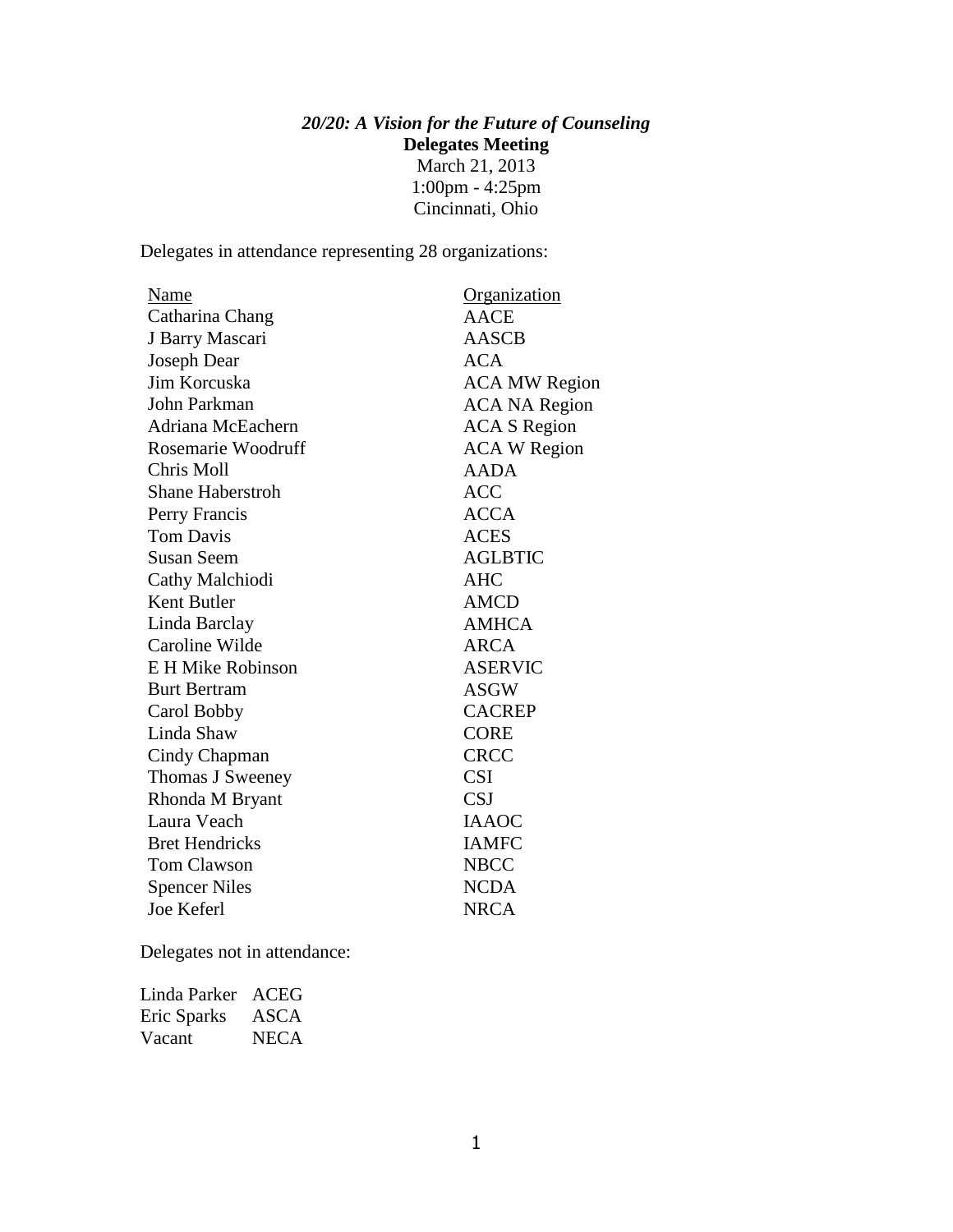Oversight Committee members in attendance: Kurt Kraus (Facilitator); Bill Green, AASCB President; Brad Erford, ACA President; Cirecie West-Olatunji, ACA President-Elect; Leona Bishop, AASCB President-Elect; Don W. Locke, ACA Past-President; David Kaplan (Administrative Coordinator).

- I. The meeting convened with Kurt Kraus as facilitator. Delegates and Oversight Committee members introduced themselves. Facilitator Kraus reviewed the delegates' decision that this would be the final meeting of the 20/20 delegates.
- II. ACA President Erford and AASCB President Green provided welcoming statements. The historic nature of 20/20 was acknowledged as were the significant accomplishments in delineating the *Principles for Strengthening and Unifying the Profession*, the consensus definition of counseling, and the licensure title of "Licensed Professional Counselor" as the first building block for the Building Blocks to Portability Project. The two presidents then challenged the delegates to use this meeting to finalize the two remaining portability building blocks: the consensus scope of practice and the consensus set of education requirements.
- III. Scope of Practice.
	- a. Perry Francis, Chair of the scope of practice workgroup, reviewed the workgroup's proposal that the delegates had been discussing electronically and acknowledged the members of the workgroup: Kent Butler, Cindy Chapman, Tom Clawson, Catherina Chang, Brent Hendricks, Linda Shaw, Carrie Wilde, and Jim Korcuska. On behalf of the workgroup, Dr. Francis recommended endorsement of the workgroup proposal:

The SOP working group has finished its work and now offers you our Scope of Practice Statement to be shared with the entire 20/20 taskforce. Please note the following:

#### Our Process:

- 1) Reviewed the SOP laws from all 50 states
- 2) ACA did a content frequency of the laws to determine the common language
	- Additionally, we looked at those practices that we felt professional counselors are trained to do but may be less frequently mentioned in the laws (e.g. projective testing)
- 3) Created a list that was used in a Delphi Process with the entire 20/20 group
- 4) Using the results from that list, Perry Francis crafted a first draft that was reviewed and revised by the SOP working group
- 5) Draft two was created (see below) from the feedback of the working SOP group
- 6) Draft two was reviewed and approved by the SOP working group
- 7) Draft Two is now being sent to the 20/20 oversight committee for distribution and review by the 20/20 working group.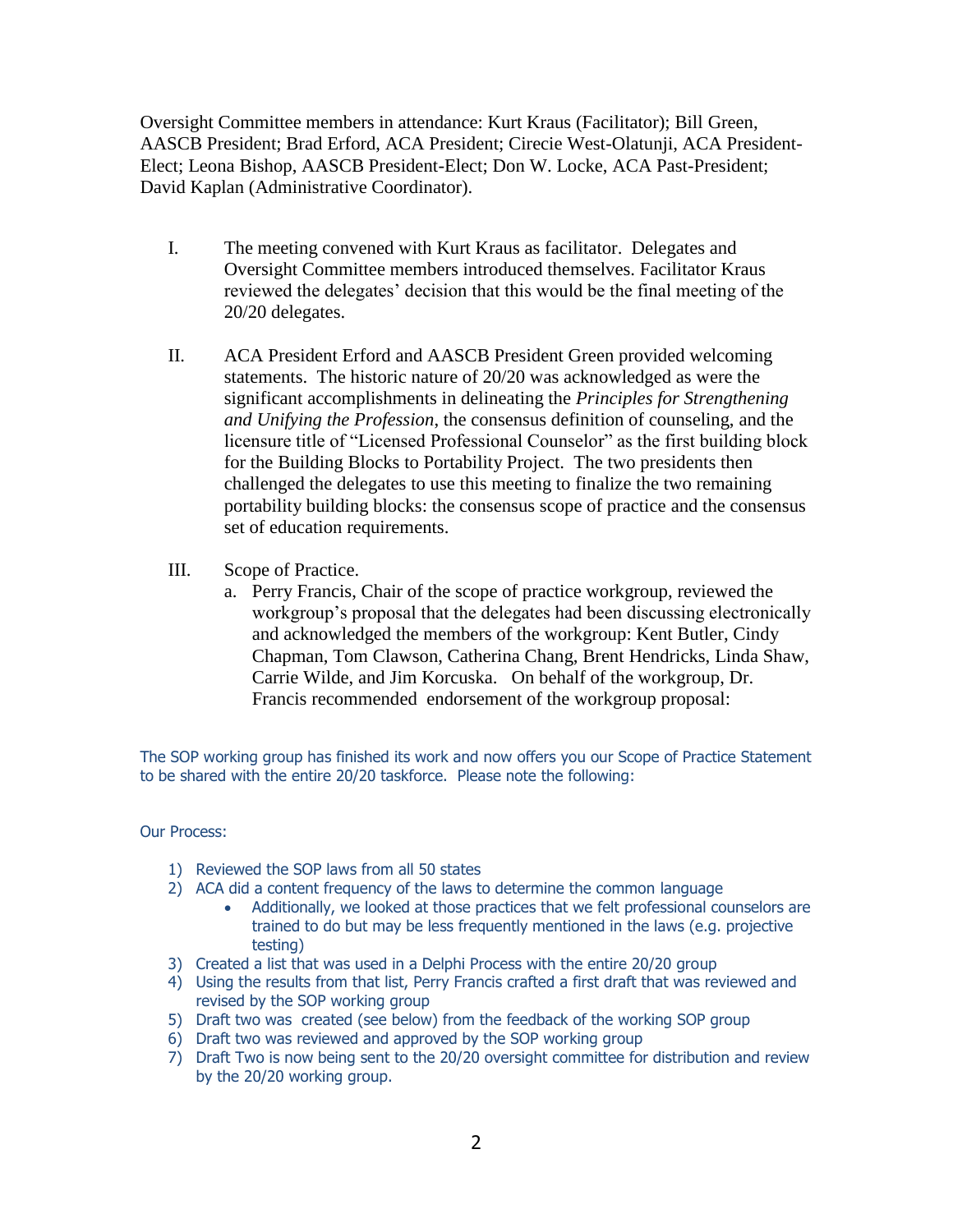Please note that this statement was prepared using the areas of practice commonly found for professional counselors. Each area (i.e., populations served, primary purpose, etc.) relates to specific statements about that area. Taken in totality it forms a Scope of Practice statement.

Respectfully submitted,

Perry C. Francis Chair, SOP Working Group

# Draft Scope of Practice for Professional Counseling

| <b>Populations Served</b>                  | The practice of counseling encompasses the provision of<br>professional counseling services to individuals, groups, families,<br>and couples through the application of accepted and established<br>mental health counseling principles, methods, procedures, and<br>ethics.<br>The practice of counseling also includes services to collective<br>entities such as organizations and schools. |
|--------------------------------------------|------------------------------------------------------------------------------------------------------------------------------------------------------------------------------------------------------------------------------------------------------------------------------------------------------------------------------------------------------------------------------------------------|
| <b>Primary Purpose</b>                     | The primary purpose of counseling is to promote mental health<br>$\bullet$<br>wellness, which includes the achievement of effective social,<br>career, and emotional development across the lifespan, as well as<br>preventing and/or treating mental disorders and providing crisis<br>intervention.                                                                                          |
| <b>Assessment</b>                          | The practice of counseling includes the administration of<br>$\bullet$<br>assessments (for which the service provider has had appropriate<br>training) for appraisal, diagnosis, evaluation, referral<br>determination, and/or treatment of emotional and mental<br>disorders and to help establish educational and mental health<br>treatment plans and goals.                                |
| Consultation/<br><b>Program Evaluation</b> | The practice of counseling also includes consultation and program<br>$\bullet$<br>evaluation, and program administration within and to schools and<br>organizations.                                                                                                                                                                                                                           |
| Supervision                                | The practice of counseling also includes the training and<br>$\bullet$<br>supervision of interns, trainees, and pre-licensed professional<br>counselors through accepted and established principles, methods,<br>procedures, and ethics of supervision.                                                                                                                                        |
| Limitations                                | The practice of counseling does not include the practice of<br>$\bullet$<br>medicine or prescribing medicine or other functions or practices<br>that are not within the professional's training or education.                                                                                                                                                                                  |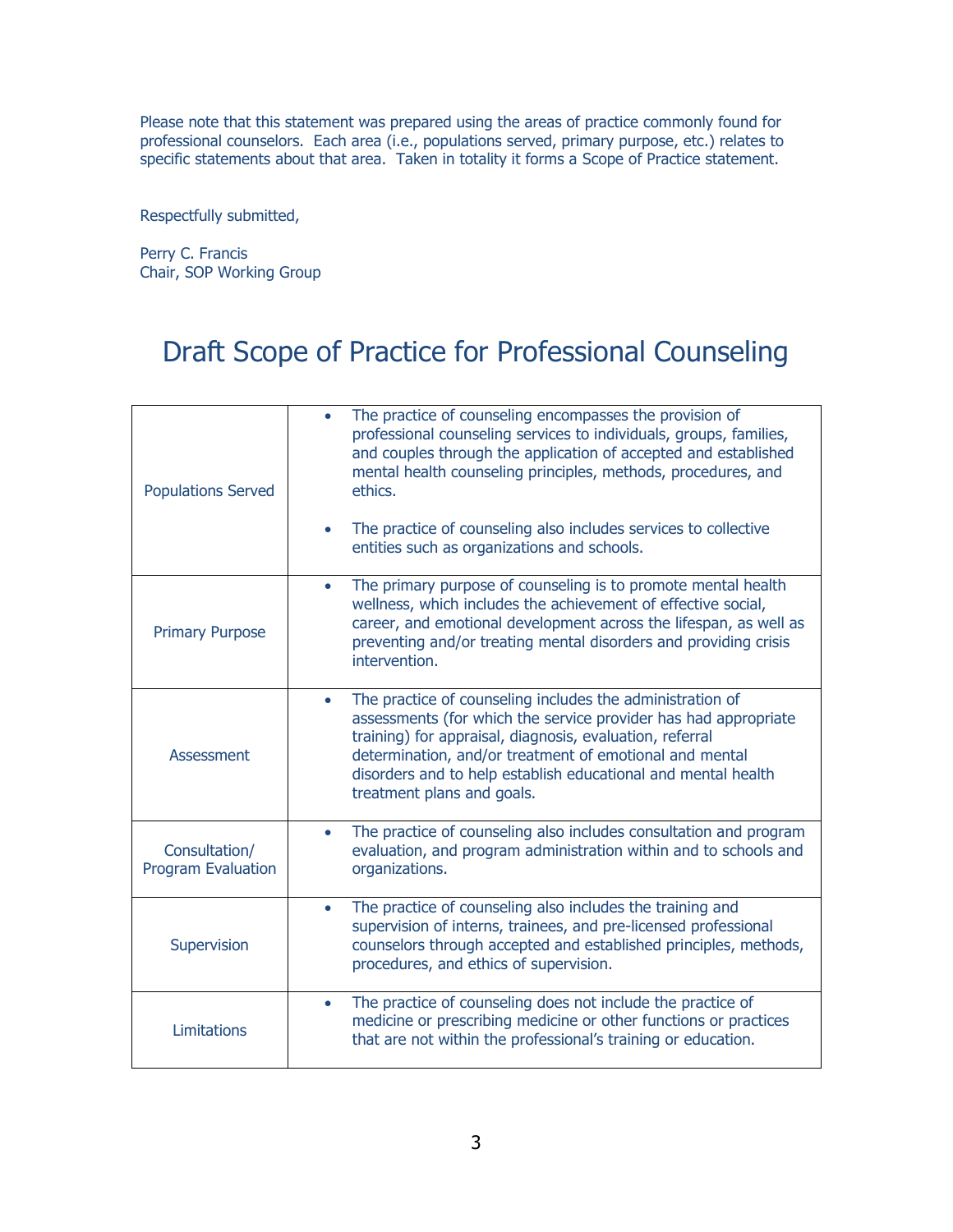b. The delegates discussed the proposal at length and delineated the changes noted below.

# Scope of Practice for Professional Counseling

| Populations Served                  | The independent practice of counseling encompasses the provision<br>of professional counseling services to individuals, groups, families,<br>and couples through the application of accepted and established<br>mental health counseling principles, methods, procedures, and<br>ethics.<br>The practice of counseling also includes services to collective<br>entities such as organizations and schools. |
|-------------------------------------|------------------------------------------------------------------------------------------------------------------------------------------------------------------------------------------------------------------------------------------------------------------------------------------------------------------------------------------------------------------------------------------------------------|
|                                     | The primary purpose of counseling is to promote mental health<br>$\bullet$                                                                                                                                                                                                                                                                                                                                 |
| Primary Purpose                     | wellness, which includes the achievement of effective social,<br>career, and emotional development across the lifespan, as well as<br>preventing and/or treating mental disorders and providing crisis<br>intervention.                                                                                                                                                                                    |
|                                     | The practice of counseling includes the administration and<br>$\bullet$                                                                                                                                                                                                                                                                                                                                    |
| Assessment                          | interpretation of assessments for appraisal, diagnosis, evaluation,<br>and referral determination to help establish individualized<br>counseling plans and goals that may include the treatment of<br>individual with emotional, mental, and physical disorders.                                                                                                                                           |
|                                     | The practice of counseling also includes consultation and program<br>$\bullet$                                                                                                                                                                                                                                                                                                                             |
| Consultation/<br>Program Evaluation | evaluation, and program administration within and to schools and<br>organizations.                                                                                                                                                                                                                                                                                                                         |
|                                     | The practice of counseling also includes the training and<br>$\bullet$                                                                                                                                                                                                                                                                                                                                     |
| Supervision                         | supervision of interns, trainees, and pre-licensed professional<br>counselors through accepted and established principles, methods,                                                                                                                                                                                                                                                                        |
|                                     | procedures, and ethics of counselor supervision.                                                                                                                                                                                                                                                                                                                                                           |
|                                     | Professional Counselors possess the training and competencies to<br>$\bullet$                                                                                                                                                                                                                                                                                                                              |
| Limitations                         | practice independently and to use clinical judgment in the<br>performing their counseling responsibilities as described in this                                                                                                                                                                                                                                                                            |
|                                     | Scope of Practice statement. The practice of counseling does not                                                                                                                                                                                                                                                                                                                                           |
|                                     | include functions or practices that are not within the professional's<br>training or education.                                                                                                                                                                                                                                                                                                            |
|                                     |                                                                                                                                                                                                                                                                                                                                                                                                            |

c. The delegates voted on the amended scope of practice (as delineated above). **The vote was 27 votes (96%) for approval and one vote (4%) not to approve**. Since the approval votes passed the 90% threshold used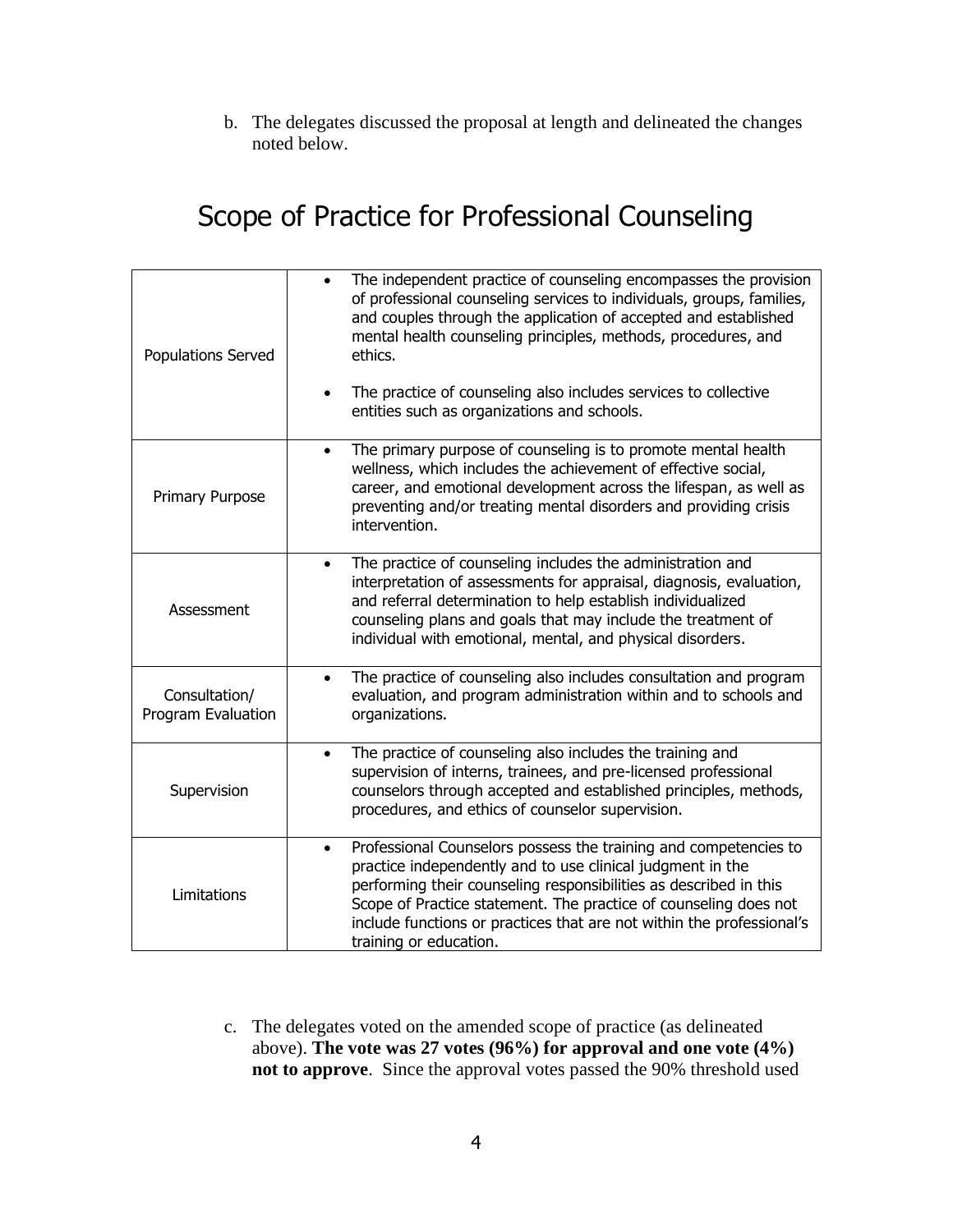by 20/20 to define consensus, the amended scope of practice was approved to send to the participating organizations with a request for endorsement.

- d. General agreement of the delegates asserted that language is particularly critical in crafting the final draft of the Scope of Practice, and that it would be wise that attorneys/policy makers review and revise the document – without changing the approved meaning – to best facilitate eventual adoption by States.
- IV. Education Requirements.
	- a. Carol Bobby, Chair of the education requirements workgroup, reviewed the workgroup's proposal that the delegates had been discussing electronically and acknowledged the members of the workgroup: Linda Barclay, Rhonda Bryant, Joe Keferi, Cathy Malchiodi, Barry Mascari, Chris moll, Linda Parker, and Mike Robinson. On behalf of the workgroup, Dr. Bobby recommended endorsement of the workgroup proposal:

### **Background Information**

- June 6, 2012 An email was sent from Carol Bobby to the other eight (8) members or the EWG. The email outlined the work to be completed and included the following materials: 1) copy of revised official notes from the March 2012 meeting of 20/20 delegates at the ACA Conference in San Francisco, 2) copy of the summary notes of the EWG developed prior to the March meeting, and 3) copy of the Delphi results used by the EWG. Delegates were asked, based on this information, if they were willing, for purposes of portability, to propose inclusion graduation from a CACREP program as part of the model licensure language, if there were also provisions made for grandparenting. The deadline for responses was June 25, 2012.
- June 26, 2012 A reminder email was sent to all members of the EWG indicating that not everyone had responded, so the deadline to respond was extended the end of the week.

It should be noted that there are nine individuals who received the emails. Of note, however, is the fact that one member of the EWG has *never* participated in any of the EWG's email or face-toface discussions for the past two years and should be considered inactive. This leaves the EWG's membership at a total of 8 respondents. Of those, a total of 6 responses have led to the set of recommendations included in this report.

#### **Recommendations**

Based on the responses, the Education Work Group recommends the following:

1. Inclusion of graduation from a CACREP accredited mental health counseling or clinical mental health counseling program in model licensure language.